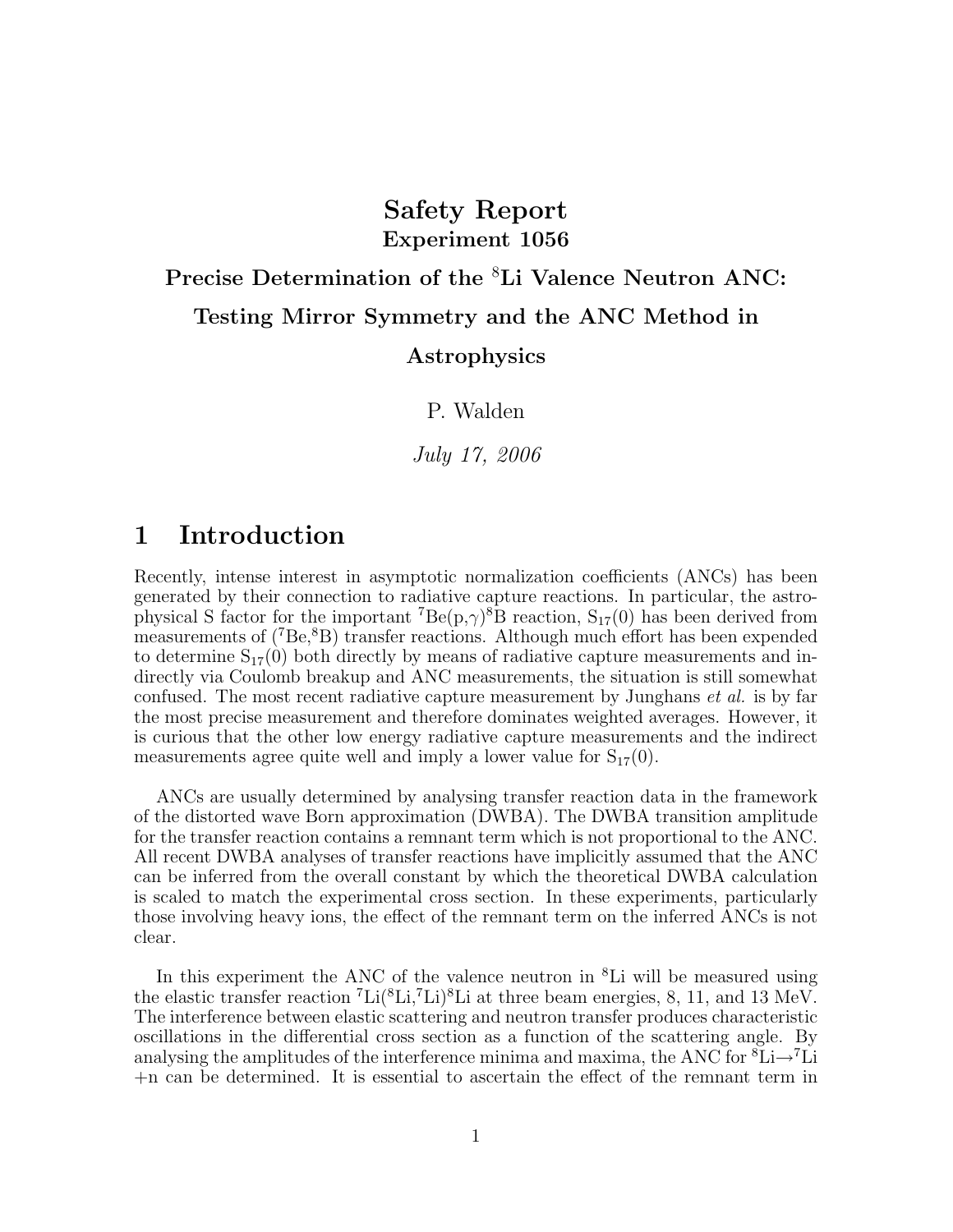order to precisely infer the ANC and test previous ANC analyses based on the DWBA. This will be accomplish by carrying out the measurement at three beam energies. In conjunction with previous measurements, this experiment will test mirror symmetry in the  $A = 8$ ,  $T = 1$  system and assess the validity of the ANC method for determining astrophysical S factors. Provided no problem with the method are found, the ANC and charge symmetry will be used to infer the astrophysical S factor,  $S_{17}(0)$ , for the  ${}^{7}Be(p,\gamma){}^{8}B$  reaction.

### 2 Description of the Experiment

The experiment will use an ISAC radioactive  ${}^{8}$ Li beam with a flux of  $2\times10^{7}$  pps. The <sup>7</sup>Li target will be housed in the TUDA chamber, and two types of silicon strip detectors will be used to tag the events. One type will be  $8\times300\mu$  LEDA sectors at 7.2 cm from the target, and the other will be a S2 detector at 13 cm from the target. The LEDA detector will span lab angles from  $36°$  to  $60.5°$ , and the S2 detector will span lab angles from 4.9 $\degree$  to 15 $\degree$ . The cm angles covered will sample the range from 10.6 $\degree$  to 179<sup>°</sup> by virtue of the fact that the <sup>8</sup>Li ion does not exceed 61<sup>°</sup> in the lab and the <sup>7</sup>Li ion does not exceed 90◦ . A <sup>7</sup>Li event in the S2 detector will be accompanied by a <sup>8</sup>Li signal in the LEDA detector. Tagging this correlation will be used for extracting the desired signal. This technique can also be used for some of the LEDA <sup>7</sup>Li events as the <sup>8</sup>Li can also end up in the LEDA. The cm angles covered for the <sup>7</sup>Li events will range from  $58.9°$  to  $107.8°$  for LEDA and  $150°$  to  $170.1°$  for S2. The backward cm angles will manifest the interference between the elastic and the neutron transfer amplitudes.

The target ladder will be the one used in previous TUDA experiments, such as E879 and E928. The target will be a self supported foil of 25  $\mu$ g/cm<sup>2</sup> <sup>7</sup>LiF with a thin 15  $\mu$ g/cm<sup>2</sup> backing of C. The target ladder will also have the usual collimators and a small faraday cup<sup>1</sup> to assist in focussing and tuning the beam.

The backgrounds for this experiment will come from scattering off of carbon and fluorine. The ion energies for these events are different from those of  ${}^{7}Li({}^{8}Li,{}^{7}Li){}^{8}Li$ and they also do not have the coincident correlations. Thus they can be differentiated from the desired signal. There will also be background from <sup>8</sup>Li decays. The decay chain <sup>8</sup>Li( $\beta$ <sup>-</sup>)<sup>8</sup>Be $\rightarrow$ 2 $\alpha$  gives off a rather energetic electron and two  $\alpha$ 's. The electron will have a rather low pulse height signal in the detectors and no timing correlation with the RF. These should not be a problem. The two  $\alpha$  decay will be quite inconvenient. However TDC-RF correlation, background subtraction, and the 'Li,<sup>8</sup>Li coincident technique should also reduce this background to a manageable level.

Normalization for the experiment will principally lie with measuring the forward <sup>8</sup>Li elastic scattering events. These events should be very close to classic Rutherford scattering, the cross section of which can be calculated and the flux inferred. There will also be a large apperature downstream TUDA faraday cup which will measure the total charge deposited by the beam. However since a significant fraction of electrons

<sup>&</sup>lt;sup>1</sup>This cup is for tuning purposes only. This is not the large downstream cup which will monitor beam current during the experiment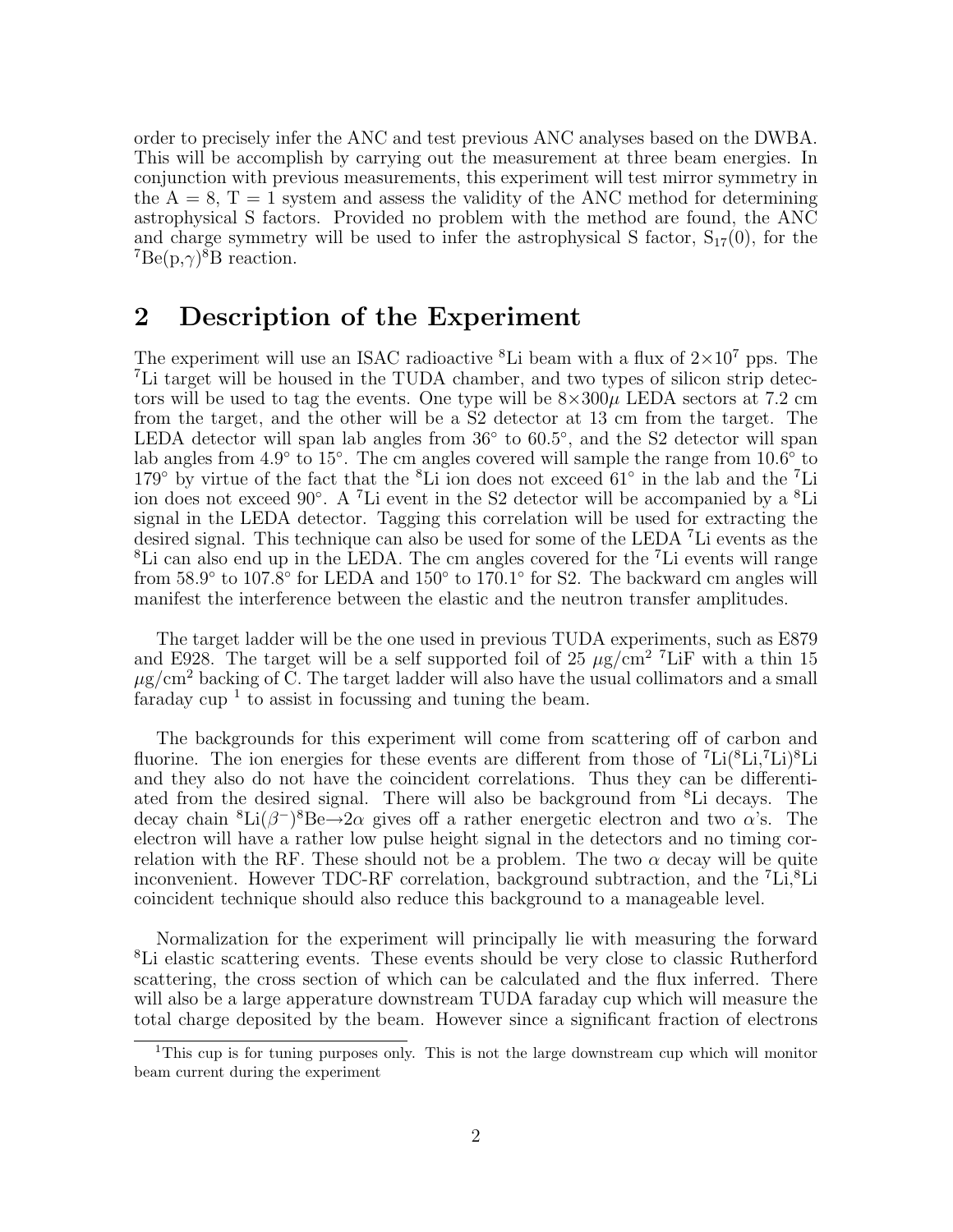from the  ${}^{8}\text{Li}(\beta^-){}^{8}\text{Be}$  decay will escape the cup, the absolute normalization will be lost.

The TUDA acquisition system is VME based and capable of acquiring data from up to 512 electronic channels, which is more than enough for the proposed setup (max. 192). The VME DAQ is also capable of handling up to 20 kHz event rate and again this should be more than sufficient for this experiment. The data will be acquired online event by event allowing cuts and coincidence requirements to be applied offline as necessary. The data being acquired will be monitored online using a Sun workstation to verify beam and target status and detector/electronics stability. The electronics and the data aquisition system that will be used is the fairly standard TUDA setup, and except for some minor modifications and upgrades, has been used for all the previous TUDA experiments. The present electronics setup and DAQ was used as recently as April 2006 for the E1031<sup>12</sup>C fusion experiment.

# 3 Safety Concerns

The present experiment is a standard TUDA setup and has been run before with no safety issues other than RIB. The only change to be noted as far as personnel safety is concerned is that the HV bias supplied to the current integrators is now supplied via a (beam OK) interlocked current limited power supply. There was some concern previously about receiving a 300V shock from an interlocked battery source. Running ethanol in the preamp chiller was approved for the previous experiment, E1031. There are no real non-radiation safety concerns for this experiment.

This experiment will request a flux of  $2\times10^7$  pps of <sup>8</sup>Li. As mentioned previously the decay chain,  ${}^{8}\text{Li}(\beta^-){}^{8}\text{Be} \rightarrow 2\alpha$ , emits a rather energetic electron with a 12.96 MeV maximum energy. A rather crude model of the faraday  $\text{cup}^2$  estimates that approximately 49% of these e's will escape the cup assuming that the electron only loses energy through ionization loss. Bremsstrahlung was not considered. This should be an adequate assumption for electron energies less than 10 MeV. An observation that the energy deposited by an electron and the depth it penetrates into organic matter, the  $E/t$  ratio, is approximately constant at 189 MeV/m, allows a crude calculation of the radiation field. The calculation gives  $86 \mu$ Sv/hr at 1 m.

This field exceeds the casual occupancy level of 10  $\mu$ Sv/hr and the full time occupancy level of 1  $\mu$ Sv/hr set by TRIUMF. It should be noted that the measured field is expected to be less than the calculated 86  $\mu$ Sv/hr, because the actual faraday cup is a cylinder with a 1/8 inch Fe wall, and the decay electron will have to penetrate Fe thicknesses, on the average, greater than the 1/8 inch as assumed in the model. Based on the 86  $\mu$ Sv/hr figure, the 10  $\mu$ Sv/hr limit will occur at 3m from the faraday cup, and the 1  $\mu$ Sv/hr limit will occur at 9m from the cup. It is proposed to barricade the area where the fields exceed 10  $\mu$ Sv/hr, and post notices where the field exceeds 1  $\mu$ Sv/hr.

<sup>&</sup>lt;sup>2</sup>a circular sphere of  $1/8$  inch Fe with a  $2\times10^7$  Bq <sup>8</sup>Li source at the centre